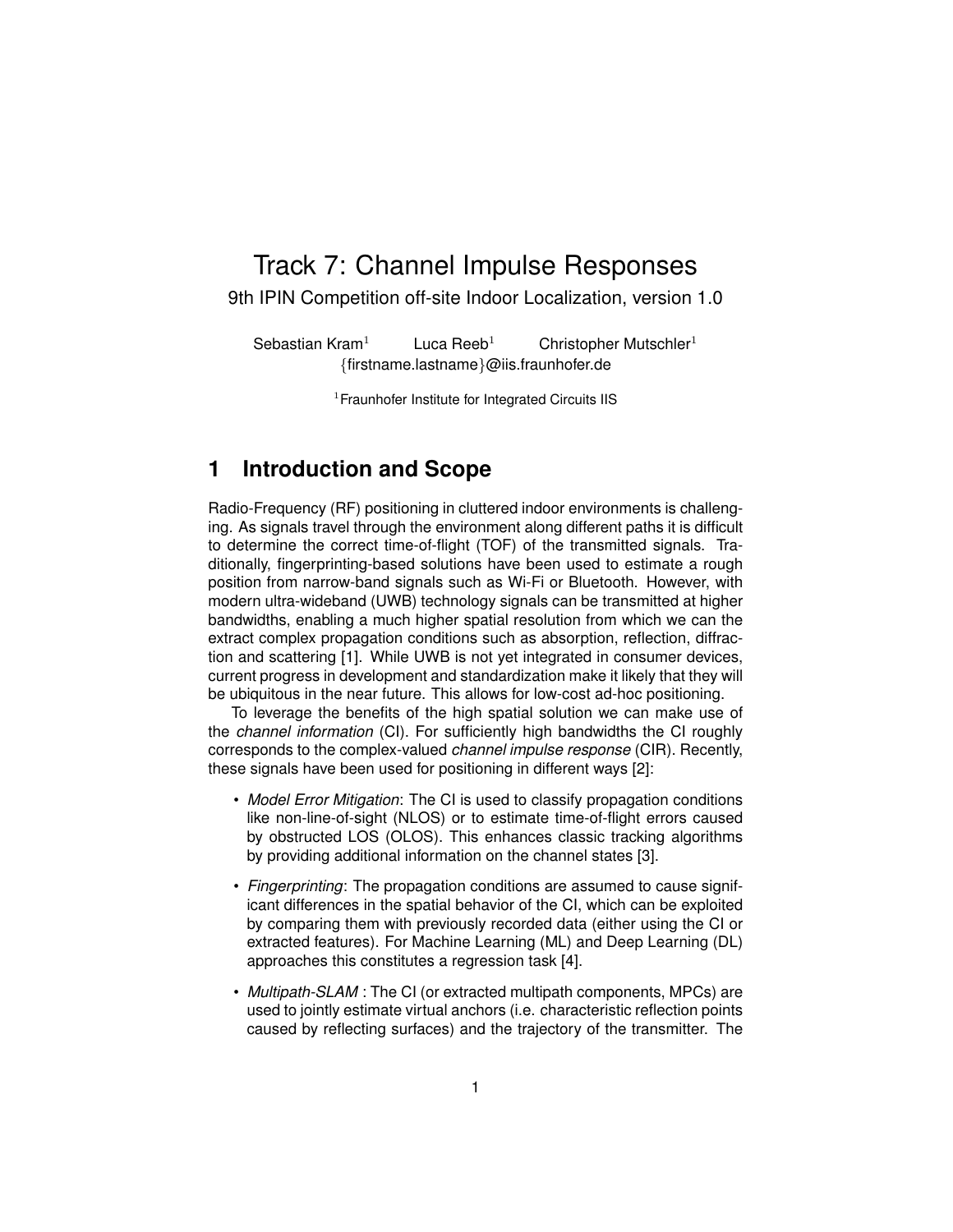

Figure 1: Image of an environment similar to the one used for the challenge.

main challenge is to correctly associate the extracted MPCs with specific surfaces or reflecting objects [5].

Apart from these main concepts, various different or hybrid approaches exist, each of them with its distinct advantages or disadvantages. We present a dataset that contains a realistic indoor tracking scenario in an industrial setting to allow for a fair comparison for practical application.

While the focus of last year's challenge was the adaption to changed environments, this year it is the generalization to another agent: For the training and evaluation datasets, different agents, i.e., a mobile robot and a worker, are tracked.

#### **2 Environment and Measurement Setup**

The environment consist of a warehouse area of approx  $1,200m^2$  with an enclosure by reflecting walls (consisting of the walls of the warehouse, including metal gates.) The environment contains various metal objects, like e.g. industrial vehicles or metal shelves. Fig. 1 shows a picture of a part of the warehouse. Receiving anchors are placed around the recording area at  $\sim 1.5m$ height. The transmitter device is carried by the mobile agent / tracking target and regularly transmits UWB signals received by the anchors. For the data collection phase, it is attached to a mobile robot. For the evaluation phase, it is carried by a human/worker. We provide an exemplary and representative evaluation dataset for this. The data is recorded using a platform based on the Decawave DW1000 UWB chip at a bandwidth of 499.2MHz and center frequencies of  $4 - 6$  GHz.

The ground truth of the transmitter position is collected using a millimeteraccurate motion tracking system. The data is collected and synchronized by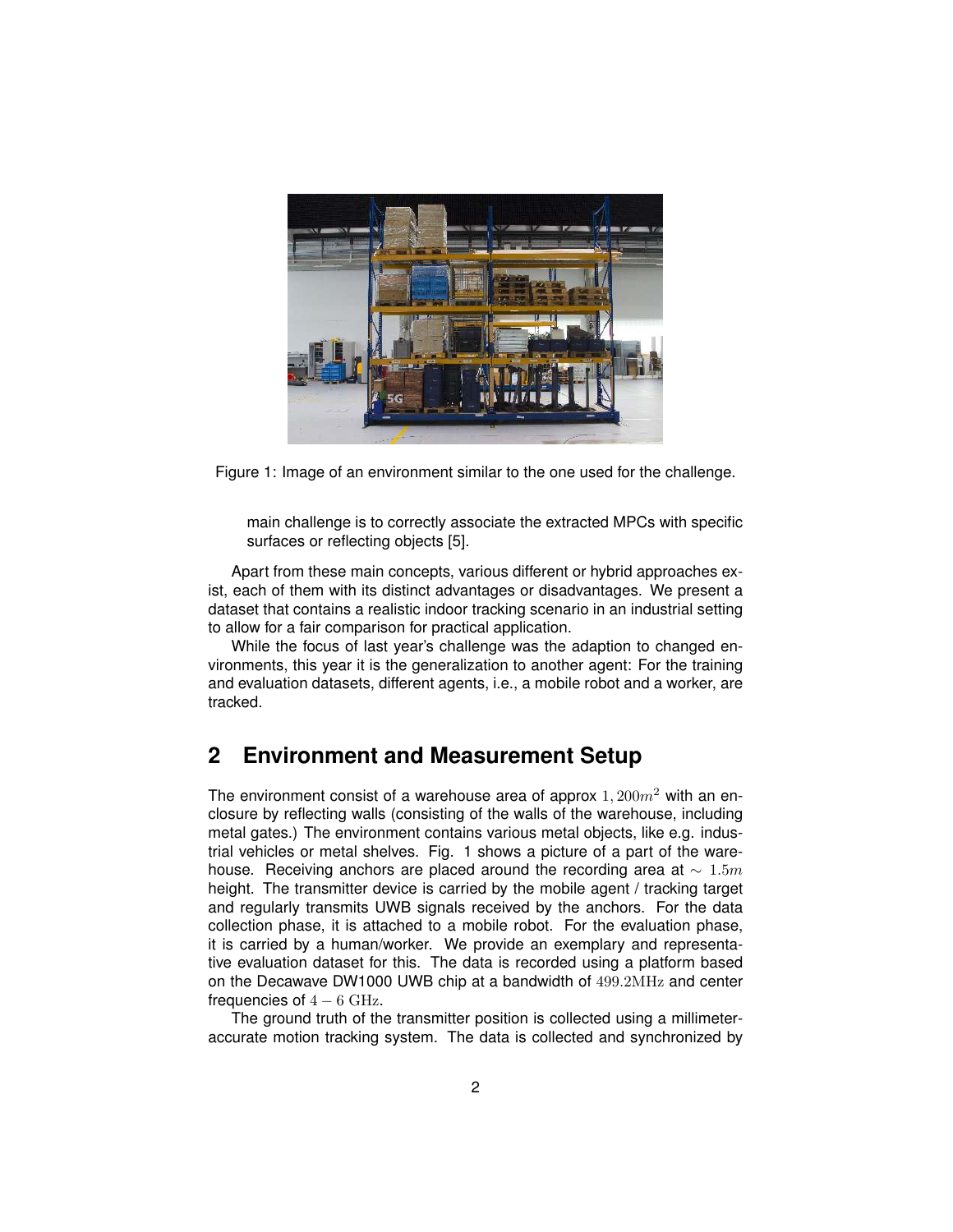an NTP server and pre-processed (corrupted datapoints are removed and RF and positioning reference data are synchronized).

The main challenge this year is *agent generalization*. The majority of the provided data for the validation and training are collected by a mobile robot, while the evaluation is based on the tracking of a worker in an industrial setting.

**Note:** *Additional documentation and information on the recording setup will be available in future version of this annex.*

#### **3 Dataset description**

The training datasets are provided as a HDF5 file, that can be loaded by various environments. As mentioned above there will be two datasets for the different agents, where the significantly larger one is collected with a mobile robot as agent. The files contain the CI and reference positions. Each data instance (i.e. column of the HDF5) contains:

- rec\_time ([float]): the timestamp in s at which the CIR was received at the receiver node. (This is the "global time index" of the tracking problem)
- ci\_time (array[float]): the timestamps corresponding to the imaginary and real parts of the CI in s. (This is the "local time index" that can be used to assign a distance to the CI values)
- burst<sub>id</sub> ([int]): the transmitter time index. This can be used for synchronization. For clarity, at each of the burst IDs, the transmitter (i.e., the mobile node) transmits an impulse that is received by a subset of the receivers (i.e, anchors). The complete set of CIRs from all anchors is not available at all time steps (as at some receivers the detection was not successful due to an insufficient channel and/or data corruption).
- ci\_real (array[int]) and ci\_imag (array[int]): the real and imaginary parts of the CI as tuples. The CI is centered around the first distinct peak and contains 366 samples each, which can be set in relation to distance or time-of-flight by using cir\_time, as depicted in Fig. 2.
- anch id ([string]): the anchor id of the receiving anchor.
- The positions of the agent (i.e. the mobile tag, the transmitter)  $ref_x$ , ref y as float. The reference positions are corresponding to the receiver timestamp rec\_time.

Fig. shows two exemplary CI magnitudes, generated by combining the mentioned fields.

An additional .TXT-file (anchors.txt) containing the anchor/receiver positions is also available. It contains:

• anch\_ID [string] the anchor IDs.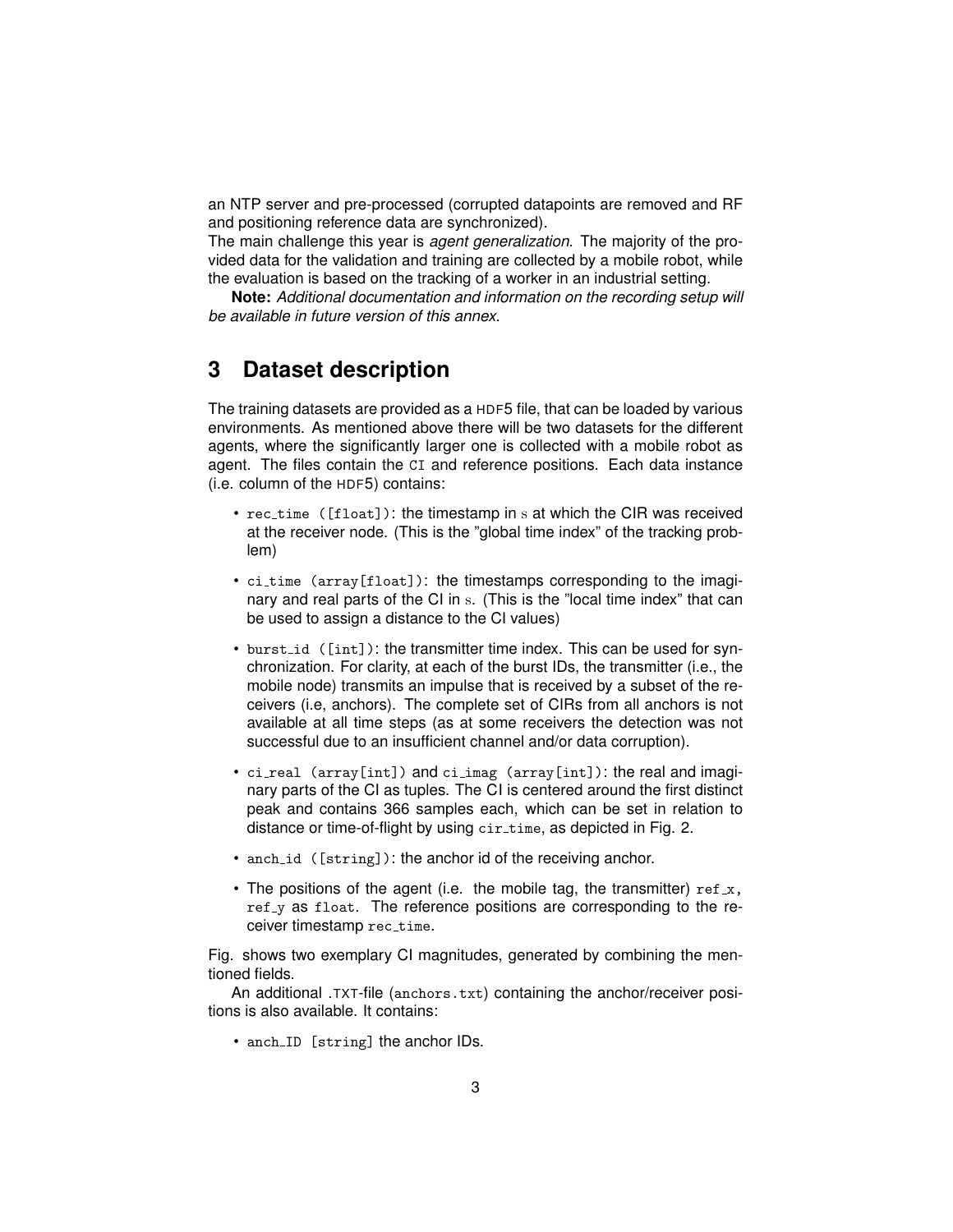

Figure 2: Visualization of two exemplary recordings in a LOS and NLOS case: the time labels of the x-axis are given in  $c$ i\_time, the corresponding magnitudes on the y-axis are given by the complex numbered array defined by ci real and ci imag

.

•  $p_x$ ,  $p_y$  [float] positions of the anchors.

**Note:** *We recommend using Python 3.7 or 3.8 and loading the data by using the pandas library [https: // pandas. pydata. org/ docs/ reference/ api/ pan](https://pandas.pydata.org/docs/reference/api/pandas.read_hdf.html)das. [read\\_ hdf. html](https://pandas.pydata.org/docs/reference/api/pandas.read_hdf.html) , if you have problems with the data format please do not hesitate to contact us.*

**Note:** *The final documentation will be available in future version of this annex. There might be slight changes in the interface.*

#### **3.1 Submission**

The submission of results is done via the EvaalAPI ( [https://evaal.aaloa.org/evaalapi/\)](https://evaal.aaloa.org/evaalapi/), emulating a real-time localization setting. The general workflow for submission is as follows:

- 1. the user initially requests the latest data (i.e. the sensor readouts of the first N seconds) from the server, starting a new trial.
- 2. the user then estimates the position and sends it to the server. The server then advances the locally maintained time by N seconds and sends all sensor readouts that have occurred in this interval. This repeats until the trail ends or an error occurs.

**API Overview** A user is given one or more unique trial names TRIAL and a server URL for accessing the web API. The trial maintains a timestamp and a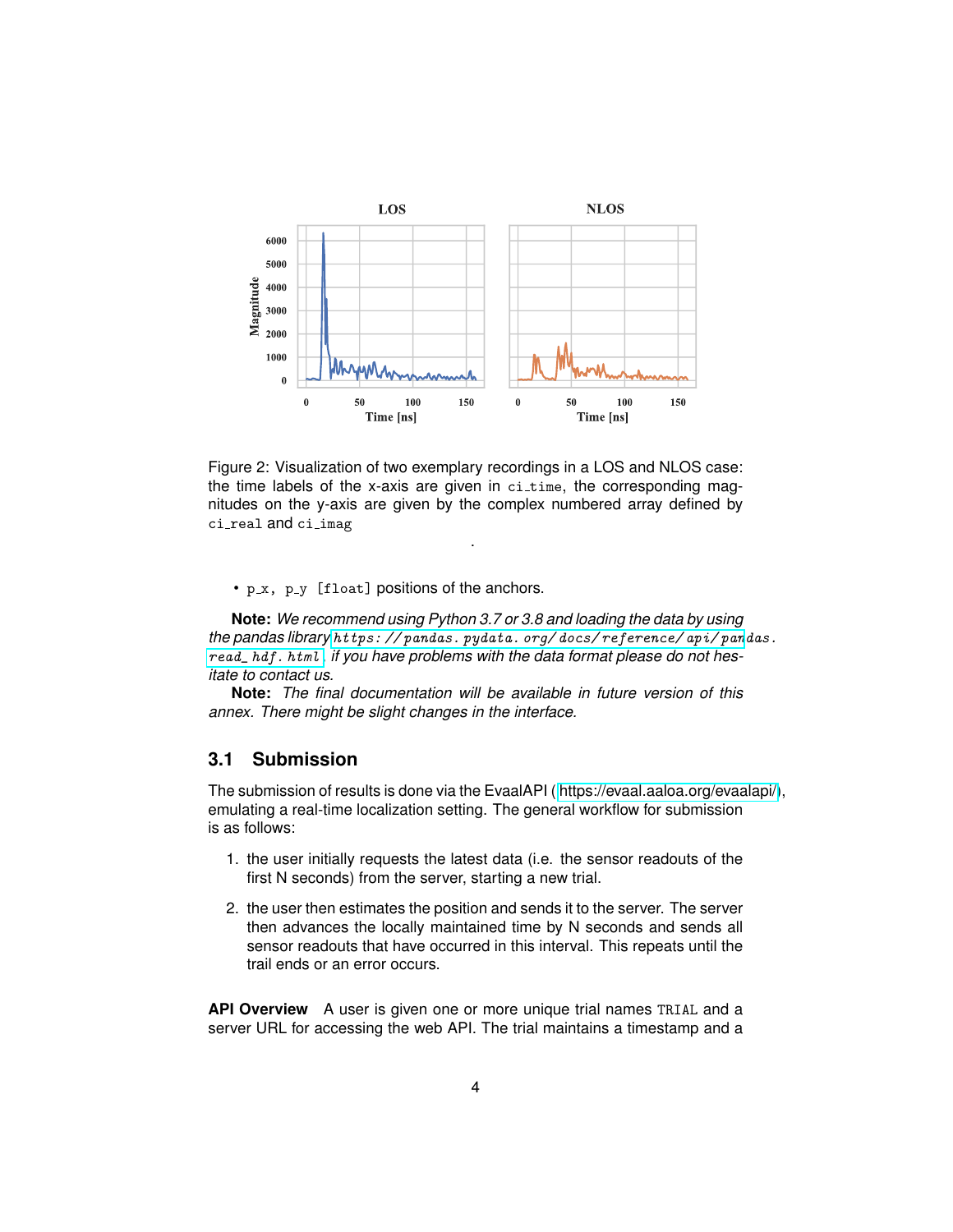position estimate. Initially, the timestamp is 0. The trial has not started, and this can be verified with

GET /TRIAL/state

which will return a string starting with "0,-1," meaning that the trial has not started yet. This initial string also contains the initial position (see Trial State Information for details). The user then requests sensor data by issuing a HTTP request like this

GET /TRIAL/nextdata

receiving all data-rows within the first 0.5s. Note that TRIAL is a variable; insert the actual value provided to you for submission. After estimating the most upto-date position, the estimate is sent to the same endpoint via:

GET /TRIAL/nextdata?position=10.42,43.71,time=2.37

The timestamp is again advanced 0.5s and all data-rows falling into the new interval are returned. All data-rows are returned as a JSON-formatted list in temporally coherent order. All returned data falls in the interval starting from the timestamp (included) at the last request (or, if it is the first request, from 0) to the recently advanced timestamp (excluded). If the received list is empty, one of the following cases applies, depending on the HTTP return code:

- 200 no data is available for the requested interval, more data may be available further on.
- 405 no more data is available for this trial because the trial has finished normally or a timeout has occurred.

**Data format** The returned data is given as a JSON-formatted list. Each item in the list conforms to the description given in Section 3:

```
\Gamma{
       rec_time: ...,
       ci_time: [...],
       burst_id: ...,
       ci_real: [...],
       ci_imag: [...],
       anch_id: "..."
   }
]
```
The data can be conveniently parsed using pythons [built-in JSON parser.](https://docs.python.org/3/library/json.html) The position estimates are sent to the server through the URL in the nextdata request:

```
GET /TRIAL/nextdata?position=<X>,<Y>,time=<T>
where <x> and <y> are floating point interpret-able strings, corresponding to the
estimated spatial coordinates in the same format as for the training data, and
<T> the time for which the position is estimated (in case of regularly sampled
algorithms, there might not be an estimate at exactly the last trial time).
```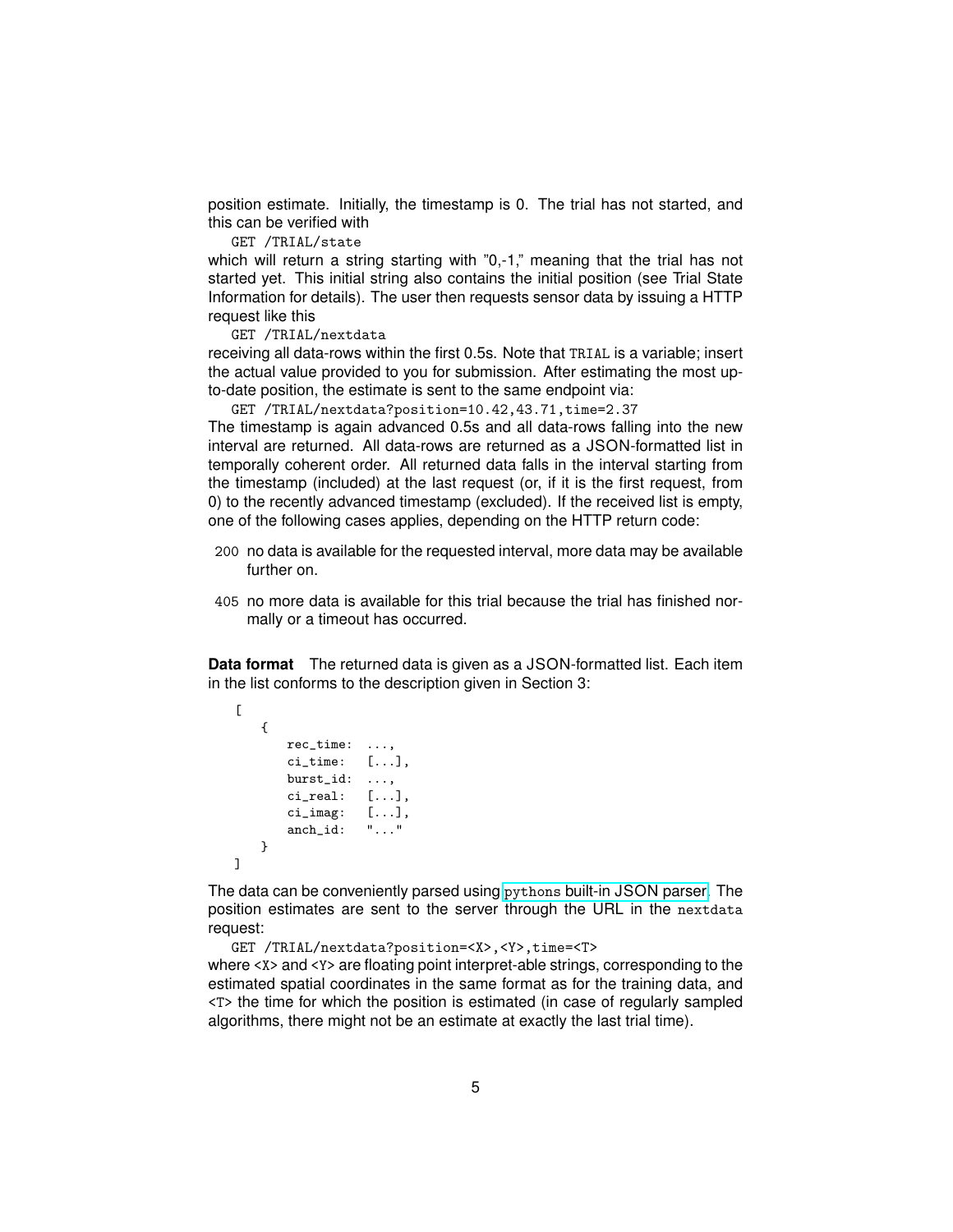**Timeout** Ideally, data should be exchanged in real-time, but this is not generally possible because of network processing delays and network latency. As a compromise, a timeout framework is used. This framework constrains the time taken to issue the next nextdata request. To introduce some error tolerance, a slack time, i.e. buffer, allows for soft borders around those time constraints. We define the following variables: let

- $p$  be the clock time of the previous nextdata request,
- $c$  be the clock time of the currently received nextdata request,
- h be the time increment, which here is 0.5s,
- V the speedup factor,
- $S$  the remaining slack time.

Any time, a nextdata request is received, the remaining slack time is updated as follows:

$$
S \leftarrow S - \max(0, \mathbf{V} \cdot \mathbf{h} - (c - p))
$$

If at any point during the trial  $S < 0$ , the trial times out. The remaining slack time  $r$  for the trial is computed like:

$$
r = p + \mathsf{V} \cdot \mathsf{h} + S - t
$$

with  $t$  the current clock time.

**Trial state information** GET /TRIAL/state allows the retrieval of all crucial variables mentioned before. The request returns an ASCII one-line string of 7 comma-separated values:

TS is the current trial timestamp

- $r$  the remaining time until a timeout occurs
- V the speedup factor
- S the remaining slack time
- p the server time at the previous nextdata request
- h the time increment
- PTS the timestamp of the last position estimate

POS the last position estimate.

Two special cases have to be considered: If TS=0, the trial has not yet started; If TS=-1, the trial is finished. If the trial has finished regularly,  $r$  will be nonnegative. Otherwise, the trial did time out.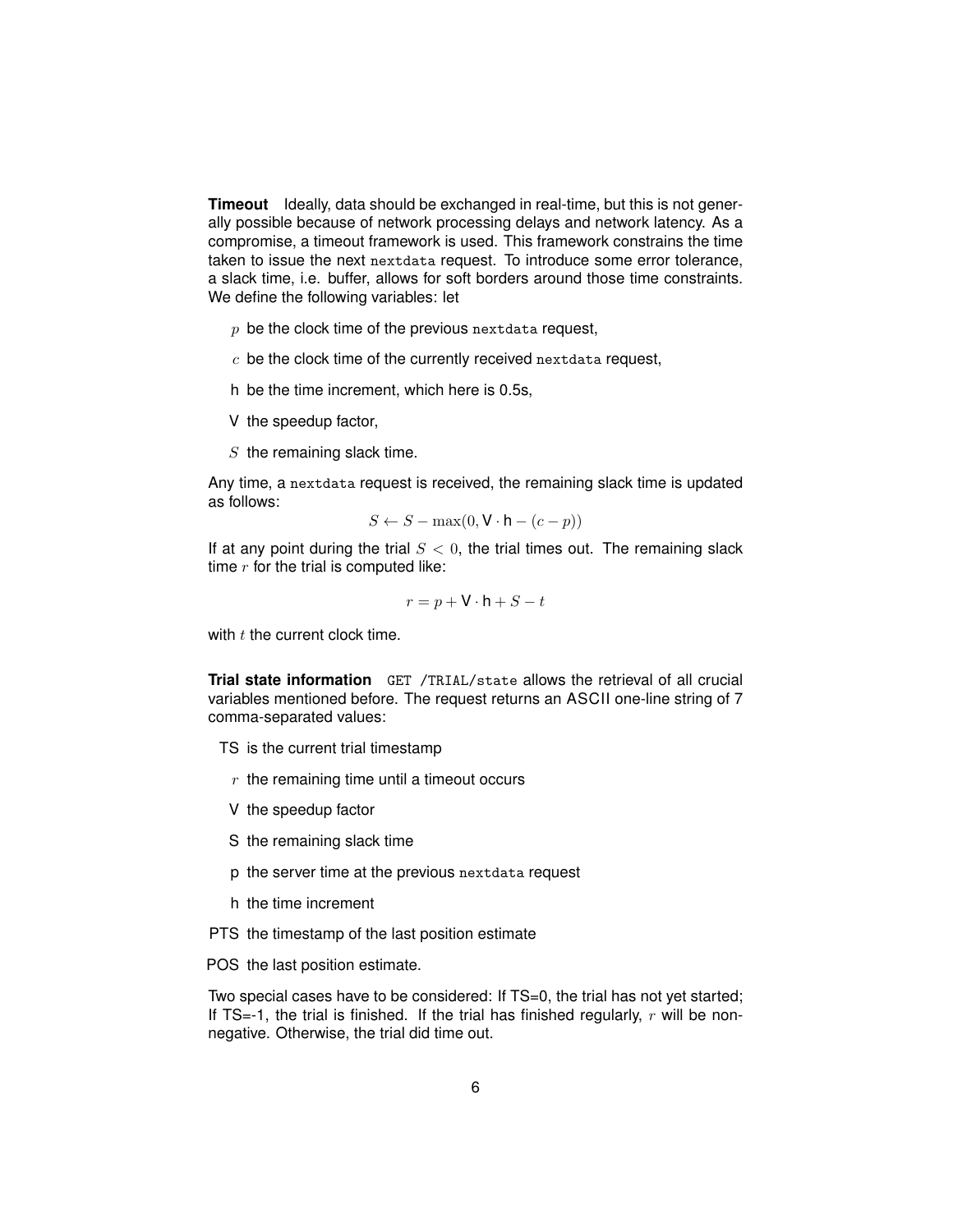**Resetting trials** The GET /TRIAL/reload request is used to set the state of the trial to not started. It only works for experimentation trials (see below). If that is the case, it is put in the not started state and its state is returned.

**Trial Kinds** Any participant team can run up to 3 *submission* trials. This gives a chance to catch-up if any issues happen. Although the competition organizers will evaluate the three trials, only the best one will be considered for the contest.

To allow participants experimentation with the API, each TRIAL will be available for experimentation by appending " $EXP$ " to it's value. E.g. if TRIAL = "TRIAL 1", the experimentation trial will be reachable under "TRIAL 1 EXP". The data provided in experimentation and submission trials will differ.

**Note:** *The locations of the relevant endpoints will be available in future version of this annex. There might be slight changes in the interface.*

#### **4 Challenge Objectives**

For each setup (i.e. the trial) the initial position, perturbed by artificial additive zero-mean white Gaussian noise of standard deviation  $1m$  in x and y-directions, is available: It is  $[TBD, TBD]$ m. The overall duration of both test datasets is 15 min.

- the timestamps  $t$  est [float] of the position estimates in s.
- the corresponding estimated positions x\_est and y\_est [float].

For evaluation, the produced result trajectories we will resample to regular time intervals of 0.5 s using 1D-interpolation.

**Note:** *For clarity, the input data are not available at a perfectly regular sampling interval and the complexity of CIRs does not allow for direct interpolation to obtain regularly spaced data. We will resample the data for fair comparison. Additional information on this will be included in future versions of the annex*

#### **5 Exemplary approaches**

The objective of the challenge is to use the presented sets of CI to estimate the position of the tracked object. As mentioned in the introduction, different categories of positioning algorithms are possible for this task. For clarification, we included a *highly simplified* description of a possible pipeline for each category.

*Model Error Mitigation*: An exemplary tracking pipeline could look like the one depicted in Fig. 3: A ToF Estimation (Peak Tracking) algorithm is used to identify the strongest peak in the CI implying the distance between transmitter and receiver. An error mitigation algorithm, e.g. a machine learning approach, trained on the available training data is also applied on the CI to estimate an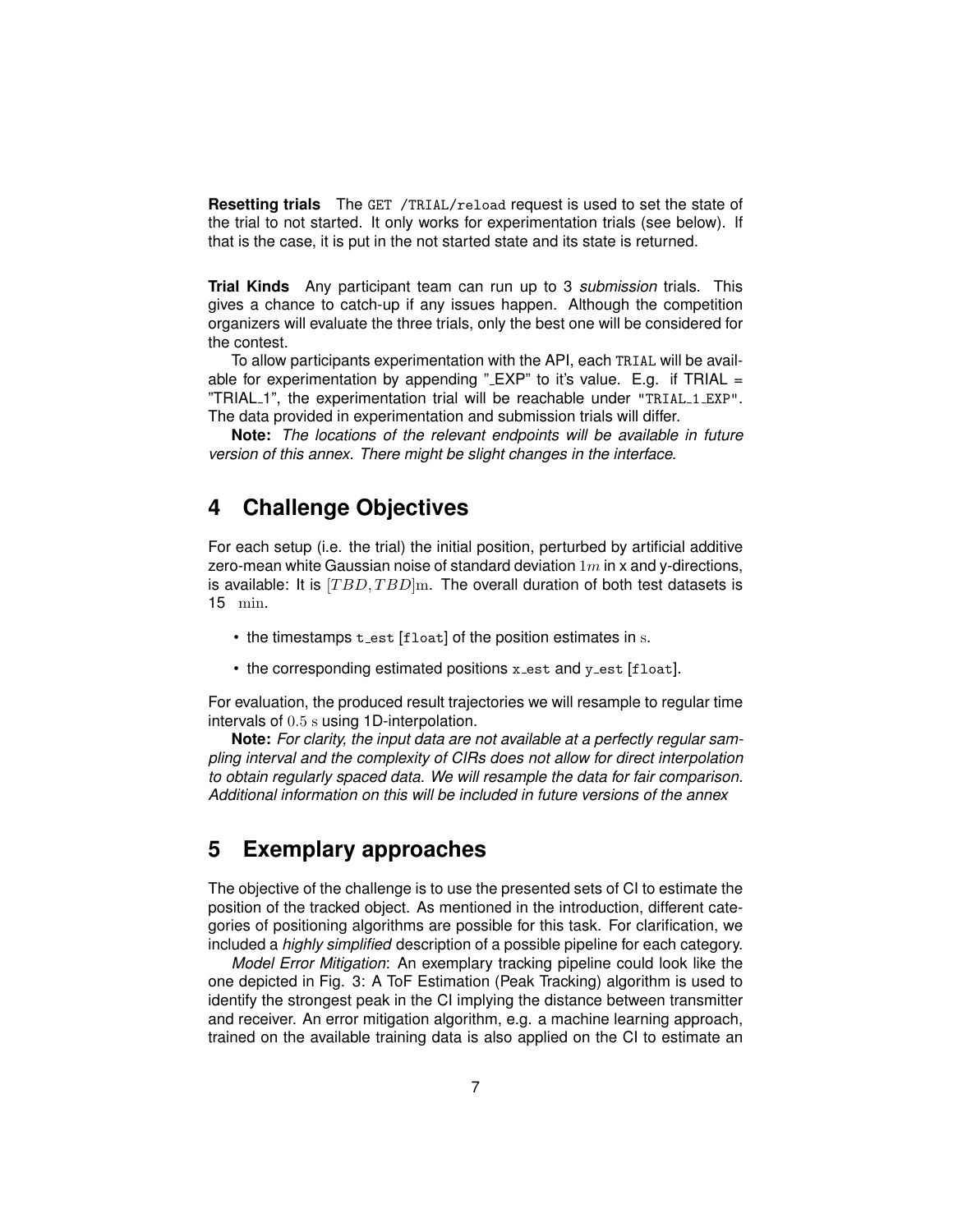estimation error describing the difference in estimated an geometric difference caused by environment interaction. The corrected distance estimates are then processed in a tracking filter, producing a positioning result.



Figure 3: Exemplary Pipeline for a model error mitigation based system.

*Fingerprinting*: An exemplary positioning approach is sketched in Fig. 4: The positioning problem is seen as a regression task, where the input consists of the complete CI and the labels are the 2D-positions of the tracking target. For instance, a deep learning algorithm can be used for this regression task, producing positioning estimates, which are then smoothed using e.g. a Kalman filter.



Figure 4: Exemplary Pipeline for a fingerprinting based system.

Channel SLAM: The presented dataset is not ideal for channel SLAM as it cannot directly benefit from the training data. To mitigate this, we included the coordinates of the reflector walls in the environment to initialize virtual anchor hypotheses. A typical pipeline for a channel SLAM is depicted in Fig. 5. Distinct multipath components (MPCs) are extracted from the CI using a channel estimation algorithm. The channel SLAM algorithm then processes these by data association with existing virtual anchors (i.e., characteristic reflecting surfaces) and new virtual anchor hypotheses and uses the associated spatial information for tracking e.g. in a Rao-Blackwellized particle filter.